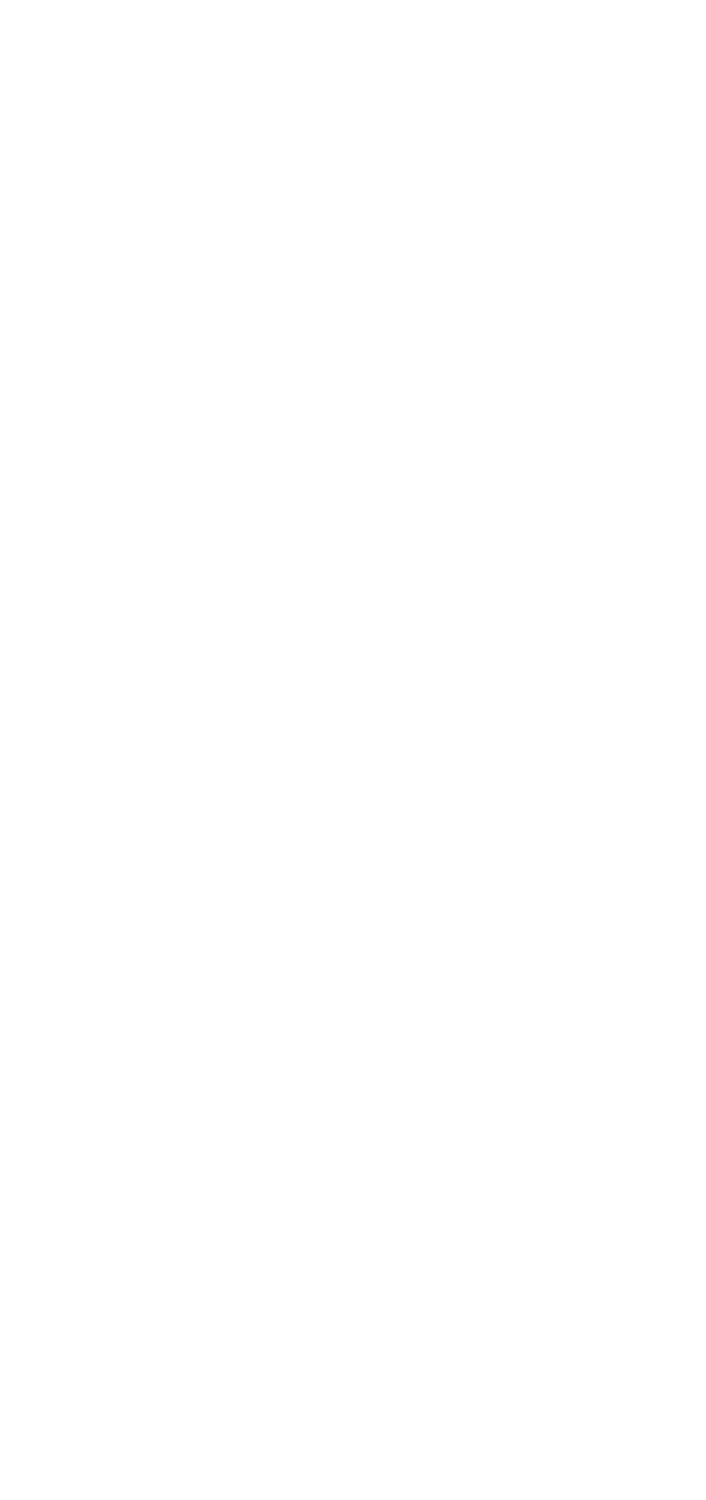### **Purpose**

The Funds of Lasting Gifts is a collection of funds intended to perpetuate long-range financial reserves in keeping with the faith commitment opportunities before the congregation. These funds, therefore, shall be held in perpetuity. No distributions of the donated principal shall be made, except according to the provisions in the gift. The principal and unused earnings shall be retained, invested and allowed to grow. The income generated by The Funds of Lasting Gifts shall be distributed according to the guidelines established with the gift.

The Funds of Lasting Gifts provides a way to donate funds from one's accumulated assets (e.g. stocks, bonds, property, insurance, cash) that is prearranged through a will, a life income agreement, or a trust arrangement or direct giving such as making a donation to an existing fund. The donor may use a charitable remainder trust so that the donation can provide income during the lifetime of one or two lives, the remaining principal of which will go to the Funds of Lasting Gifts.

Members can bequest financial gifts to the church through their personal will. These gifts honor the donor and continue the mission of the church after their passing. Make this a part of your estate planning by talking with your lawyer, accountant, tax planner, family, pastor or a Trustee of the Funds of Lasting Gifts.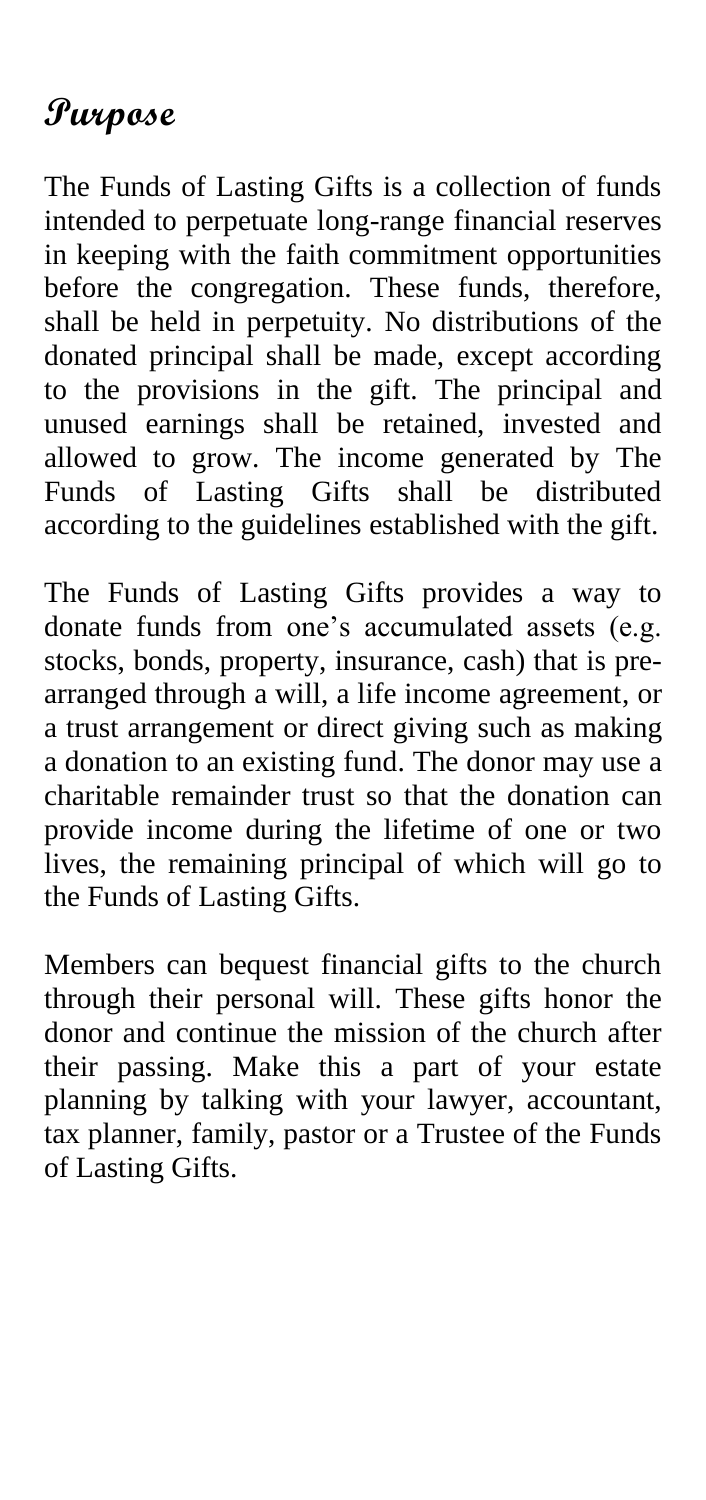# **Disbursements over Last 5 Years [2015-2019]**



| <b>Area of FOLG Spending</b> | <b>Amount Spent</b> |         |
|------------------------------|---------------------|---------|
| Children and Youth           | \$                  | 15,707  |
| <b>Building and Grounds</b>  | \$                  | 152,493 |
| Enrichment                   | \$                  | 48,110  |
| Fellowship                   | \$                  | 15,034  |
| <b>Carillonic Bells</b>      | \$                  | 12,265  |
| Grove                        | \$                  | 75,300  |
| Music                        | \$                  | 17,626  |
| Library/CD Ministry/Misc     | \$                  | 11,189  |
| Mission                      | \$                  | 69,090  |
| Technology/Office            | \$                  | 11,902  |
| <b>Salary Supplements</b>    | \$                  | 45,100  |
| <b>Grand Total</b>           | \$                  | 473.816 |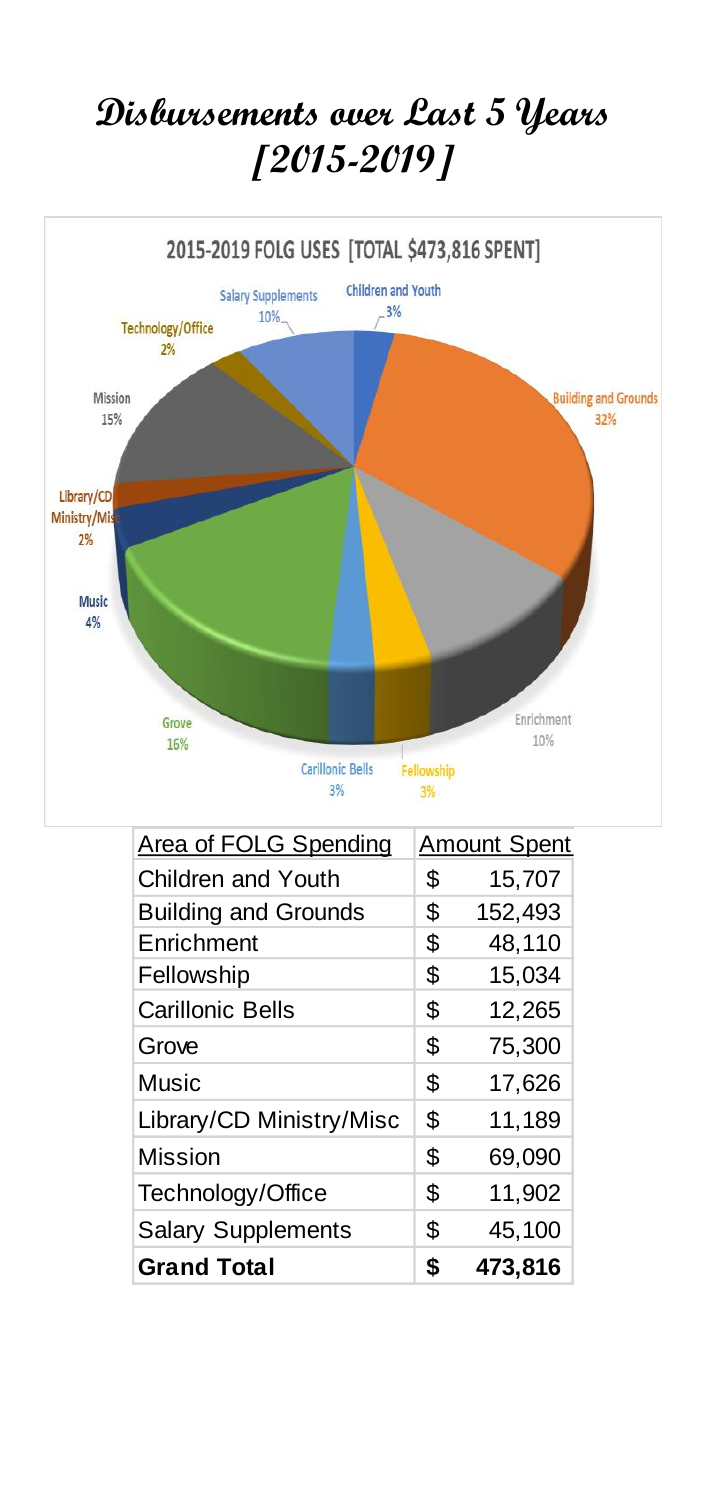# **Investment Strategy**

The Trustees of the Funds of Lasting Gifts have established the following investment strategy as a basis for making investment decisions:

- Preserve capital
- Provide an above-average level of income and one that is greater than inflation rates
- Provide relative stability of asset values
- Use a long-term investment horizon
- Utilize a combination of equity (e.g., stocks) and fixed income (e.g., bonds, CD's, money market funds) portfolios
- Target the allocation of assets with equities at between 35 and 65% of the total fund and the fixed income assets at the corresponding balance of 35 to 65% of the funds
- Investments will be made in securities of socially responsible companies whose primary business is not in tobacco, alcohol gambling, war profiteering or for-profit prisons.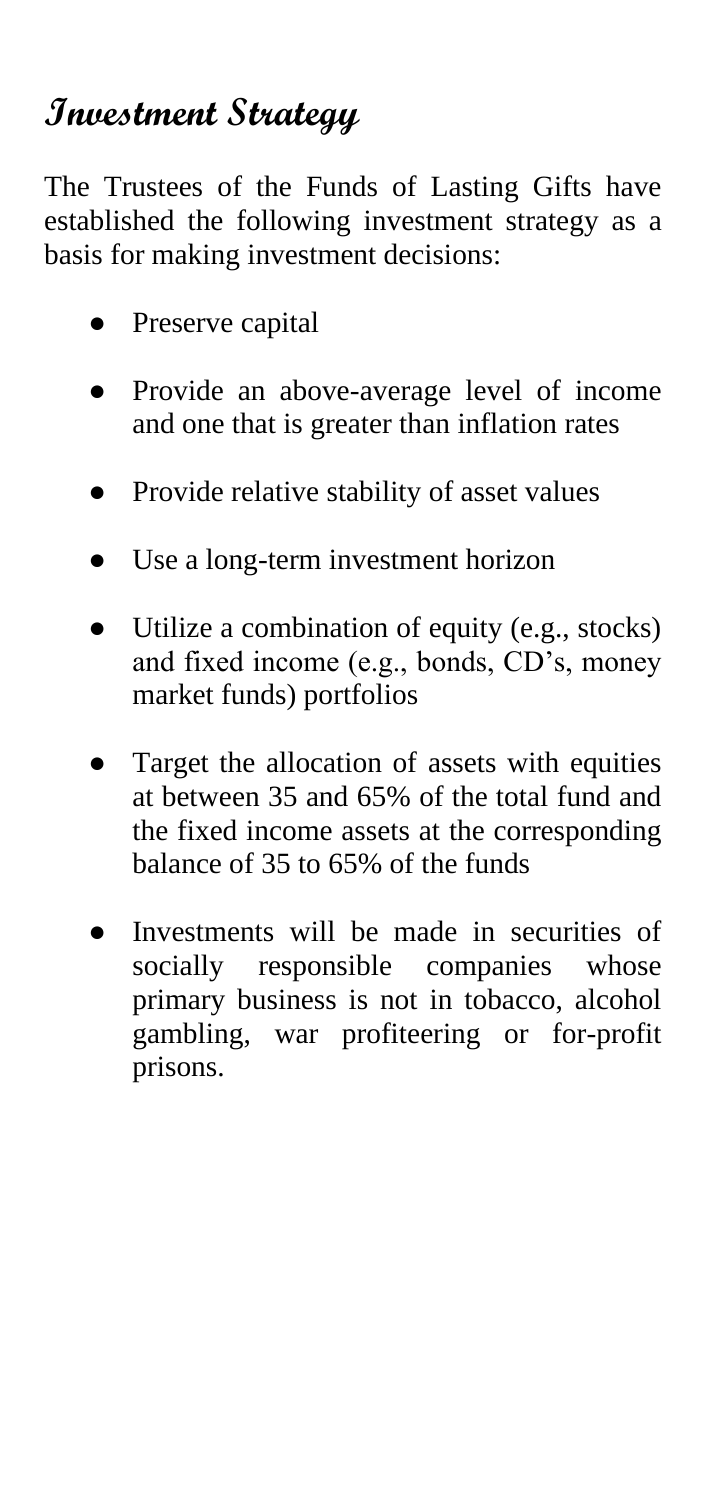# **Christian Enrichment Fund**

*Established 1974*

#### *Purpose of the Fund*

The purpose of the Christian Enrichment Fund is to provide funds to members of Union United Church of Christ desiring to further their Christian education. Applications for funds should initially be addressed to the Christian Education Committee. Funds will be limited to the previous year's interest income. Each application will be limited to a maximum of \$100.

#### *Past Uses of the Fund*

Over \$9,000 disbursed toward enrichment activities since 2001, including:

- **•** Participation by youth and adults in UCC Penn Northeast Conference meetings
- Youth participation in National Youth Events
- Youth participation in trips to Puerto Rico and Susquehanna University
- Ministry training for congregation members
- Women's retreats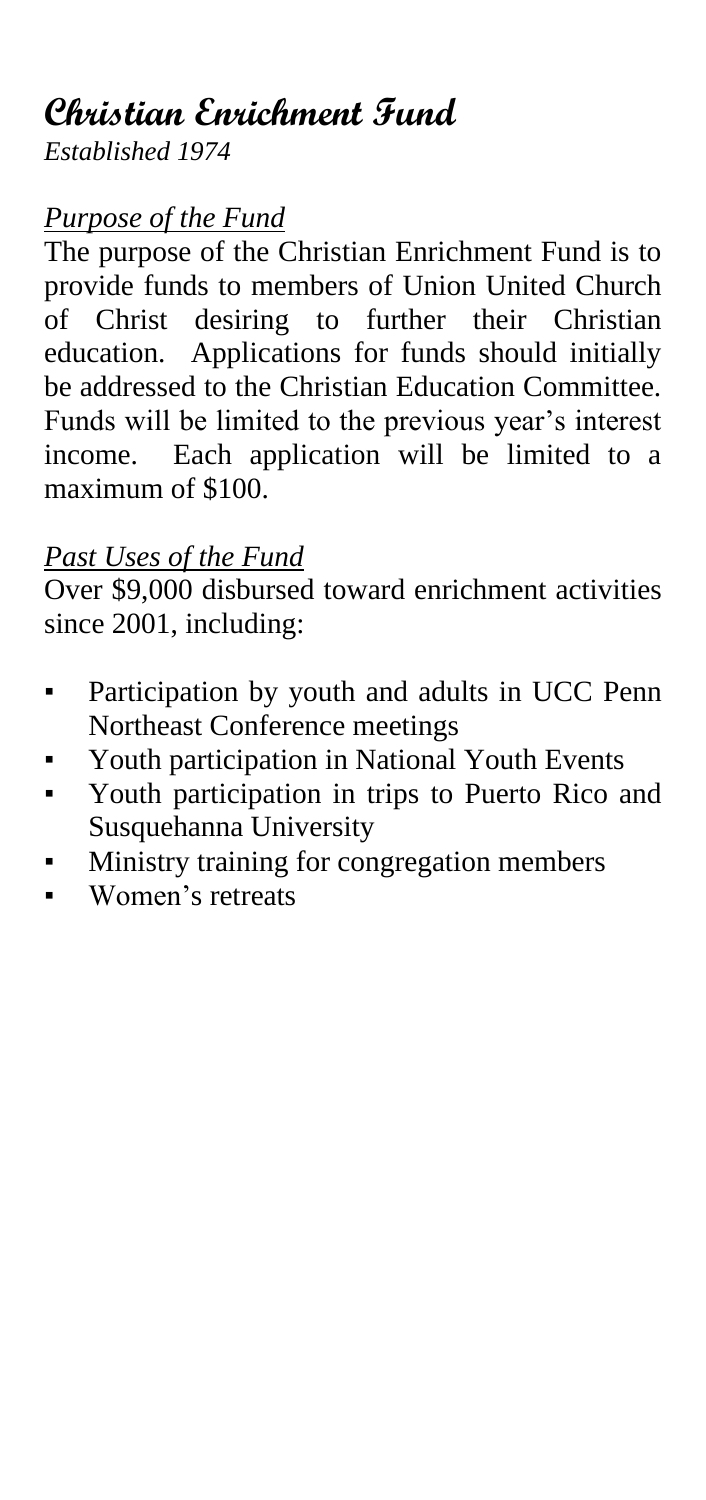## **Alton & Hannah Baer Fund**

*Established 1990*

#### *Purpose of the Fund*

The purpose of the Alton & Hannah Baer Fund is to use the income for inspections and maintenance of the elevator.

#### *Past Uses of the Fund*

Over \$5,300 disbursed toward elevator inspection and maintenance since 2004.

# **Allen & Ethel George Fund**

*Established 1988*

#### *Purpose of the Fund*

The purpose of the Allen M. M. George and Ethel M. George Fund is to use the income to support the capital and operating expenses associated with audio, visual, and information technology items needed to produce and reproduce worship activities. This would include recording worship services for those on our visitation list, recording worship services for online and virtual gatherings, and any other use of technology that enhances worship for the benefit of those who cannot participate in person.

#### *Past Uses of the Fund*

Over \$9,000 disbursed toward the Taped Ministry since 2004.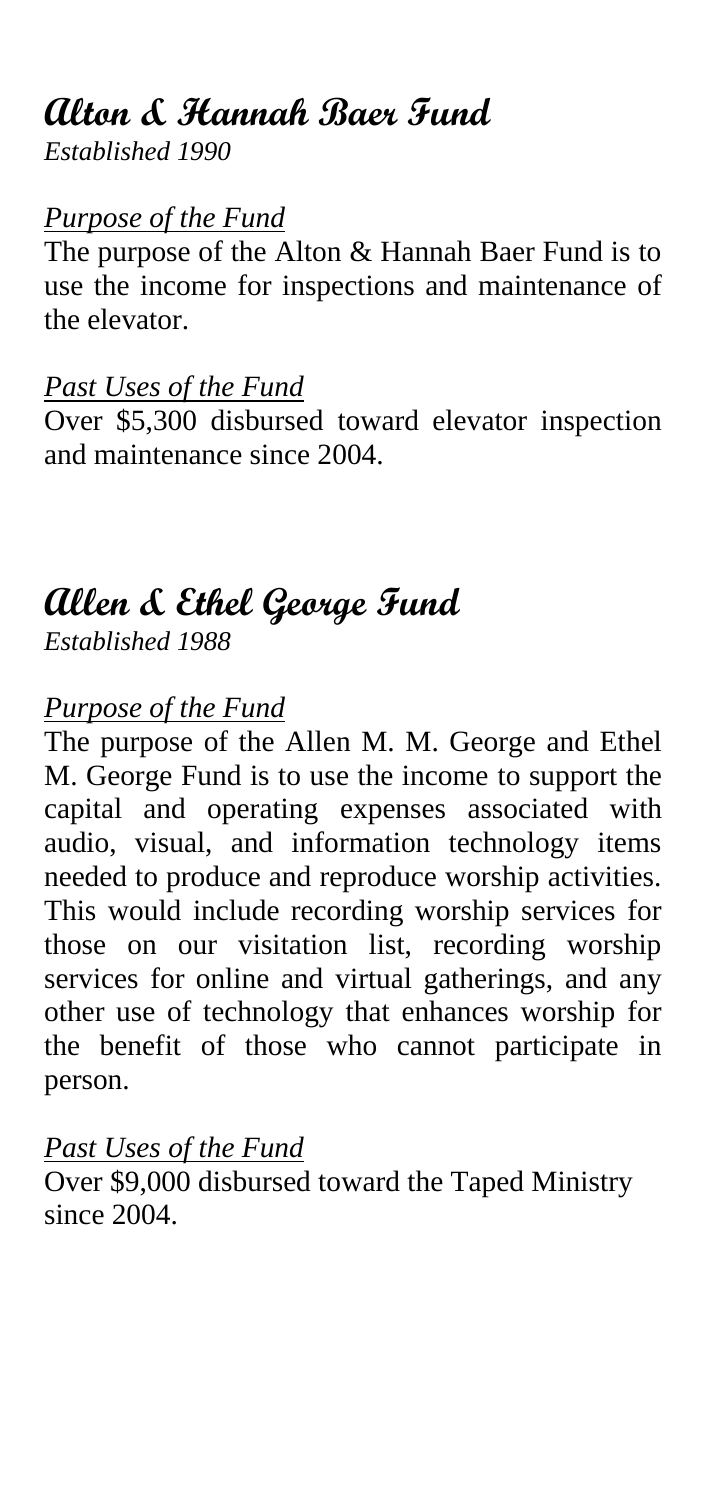# **Dr. George W. and Eva L. Heintzelman Memorial Library Fund**

*Established 2012*

#### *Purpose of the Fund*

The purpose of the Heintzelman Library Fund is to create and maintain a library of religious resources for the Church or a school of the Church. The earned income annually shall be made available to support the purpose and scope of this Fund. This Fund shall not be used for the capital improvement of the Church or Sunday School buildings or grounds.

#### *Past Uses of the Fund*

Over \$7,500 disbursed toward the Church library since 2012.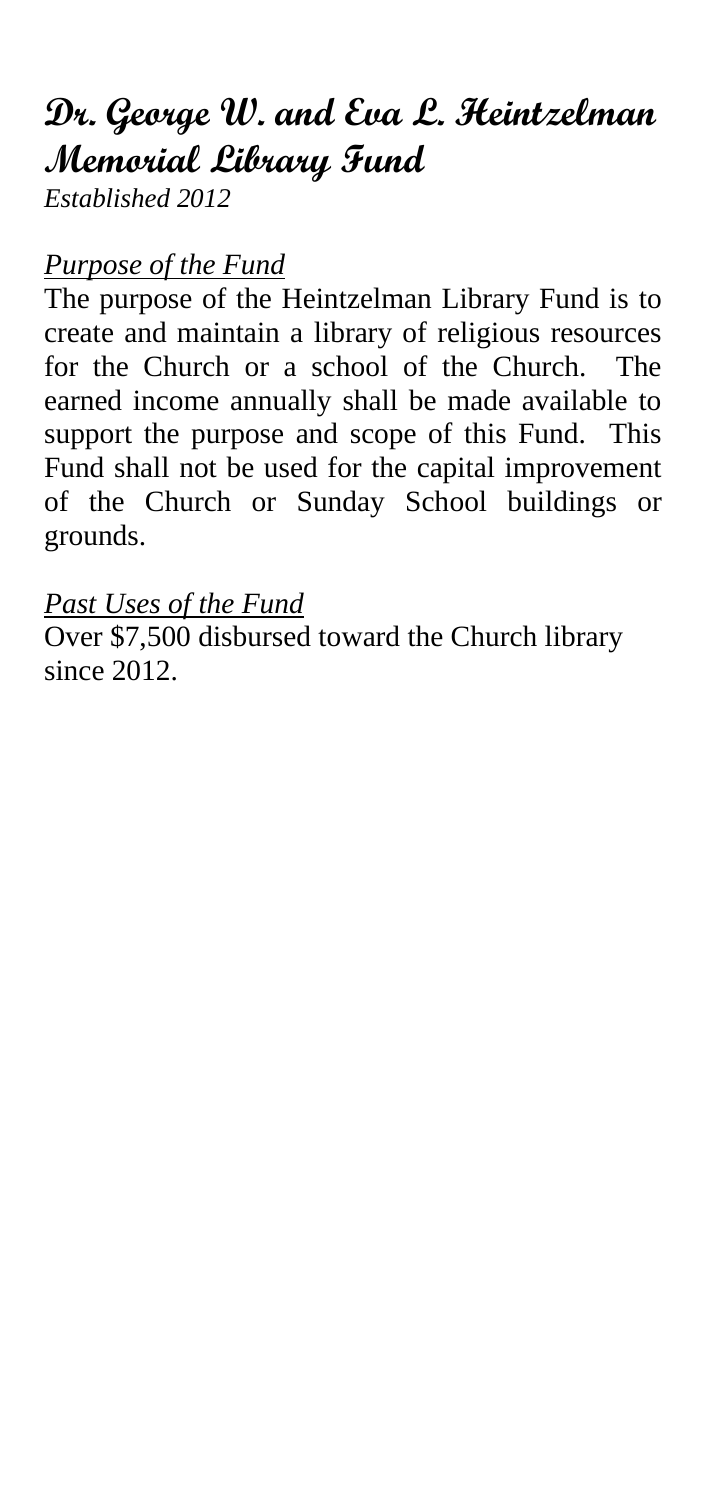### **Warren, Sadie, Alan & Lela Holben Fund**

*Established 1981*

#### *Purpose of the Fund*

The purpose of the Holben Fund is for the church to hold each of the memorial trust funds as a perpetual trust, preserving the principal and applying the income to such uses and purposes as may be determined from time to time by the consistory of the church.

#### *Past Uses of the Fund*

Over \$530,000 disbursed toward many initiatives since 2000, including:

- Painting the church
- Concrete step restoration at front of sanctuary
- Repair and upgrade the sound system
- Replace basement heating system
- Replace doors and windows in Memorial Hall
- **•** Remodel boys and girls bathrooms
- **•** Overhaul sound system
- Windows, ceiling and lighting in preschool area
- Grove parking lot
- Repave the north side parking lot
- Replace pre-school and nursery floors
- Worship guests
- Removal and replacement of air conditioning units
- **•** Feed My Starving Children
- **•** Painting outside Memorial Hall and Classrooms
- Chimney Rebuild
- Removal of Food Stall in Grove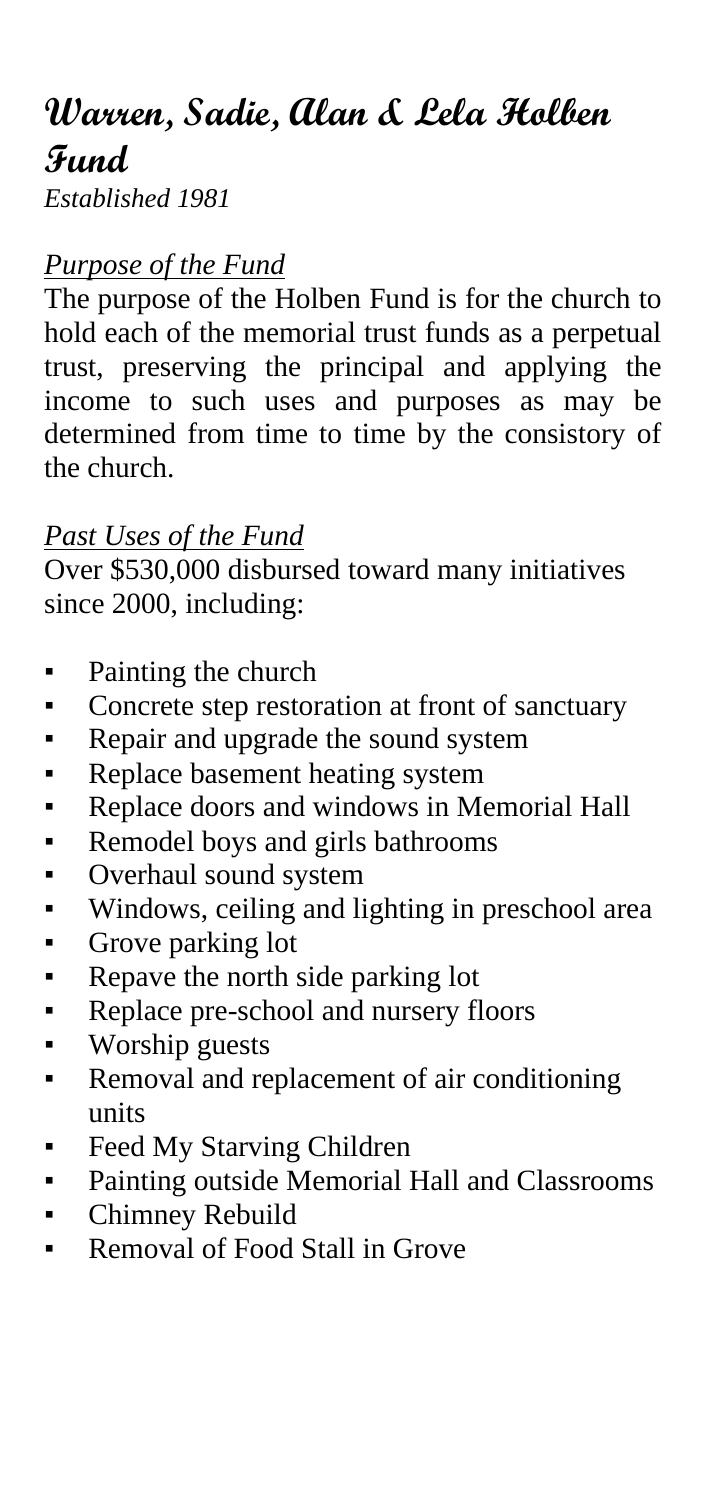#### **John A. Jr & Louise E. Johnson Fund** *Established 2013*

#### *Purpose of the Fund*

The purpose of the Johnson Fund is to sustain the instrumental music ministry of the congregation. When the Johnson gift was presented to the Funds of Lasting Gifts, the primary instruments used in worship were the Crossan-Savage organ installed in 1997, the 1938 Steinway six foot grand piano, and the Walters upright piano installed in the choir loft in 1996. As long as musicians use these instruments to assist worship, the fund will be used for their maintenance. If annual income exceeds annual expenditures, the income can be used to support other aspects of the music ministry. When these instruments are no longer utilized in worship, the income will continue to support the congregation's music ministry.

#### *Past Uses of the Fund*

Over \$5,500 disbursed toward the instruments listed since 2013, including:

- Organ and Piano repairs and maintenance
- Organ tuning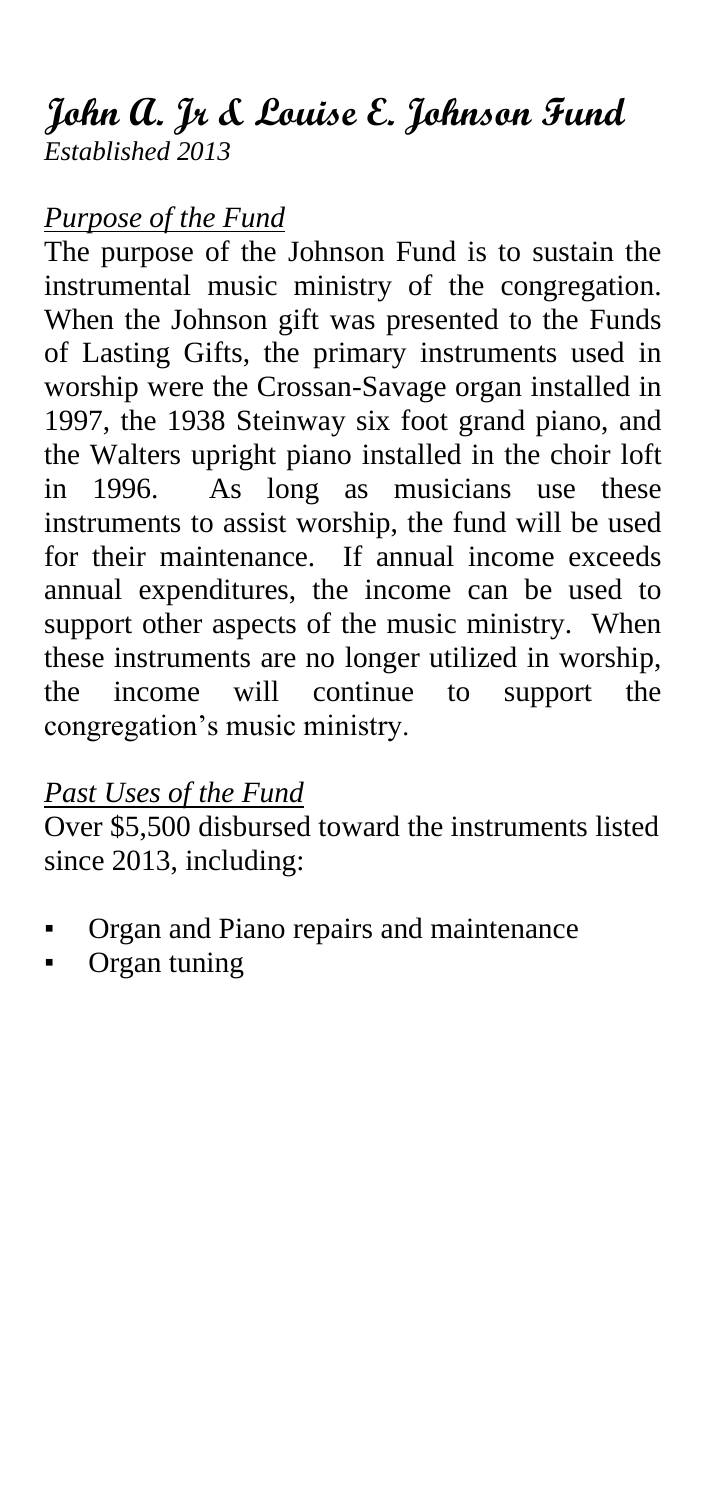# **Pauline Mengel Fund**

*Established 1991*

#### *Purpose of the Fund*

The purpose of the Pauline Mengel Fund is to maintain the interior and exterior of the church edifice. Only the income is available. The church building includes the sanctuary, UCC offices, memory room, library, conference rooms, memorial hall, fellowship hall, kitchen, classrooms, boiler room, bathrooms, etc. The term edifice shall include interior and exterior painting, carpeting, electrical wiring and fixtures, gutters and downspouts, roof slates, etc. The fund can also be used for repairs to the organ but not for the purchase of a new organ.

#### *Past Uses of the Fund*

Over \$95,000 disbursed toward many buildings and grounds initiatives since 2001, including:

- Fire protection system
- **•** Repainting church exterior
- Replace basement heating system
- Painting Memorial Hall
- Painting basement youth room, hallways and bathroom
- Replace five doors in Memorial Hall and Fellowship Hall
- Slate roof repairs and gutter cleaning
- **•** Installation of church wifi system
- **Renovations of Fellowship Hall**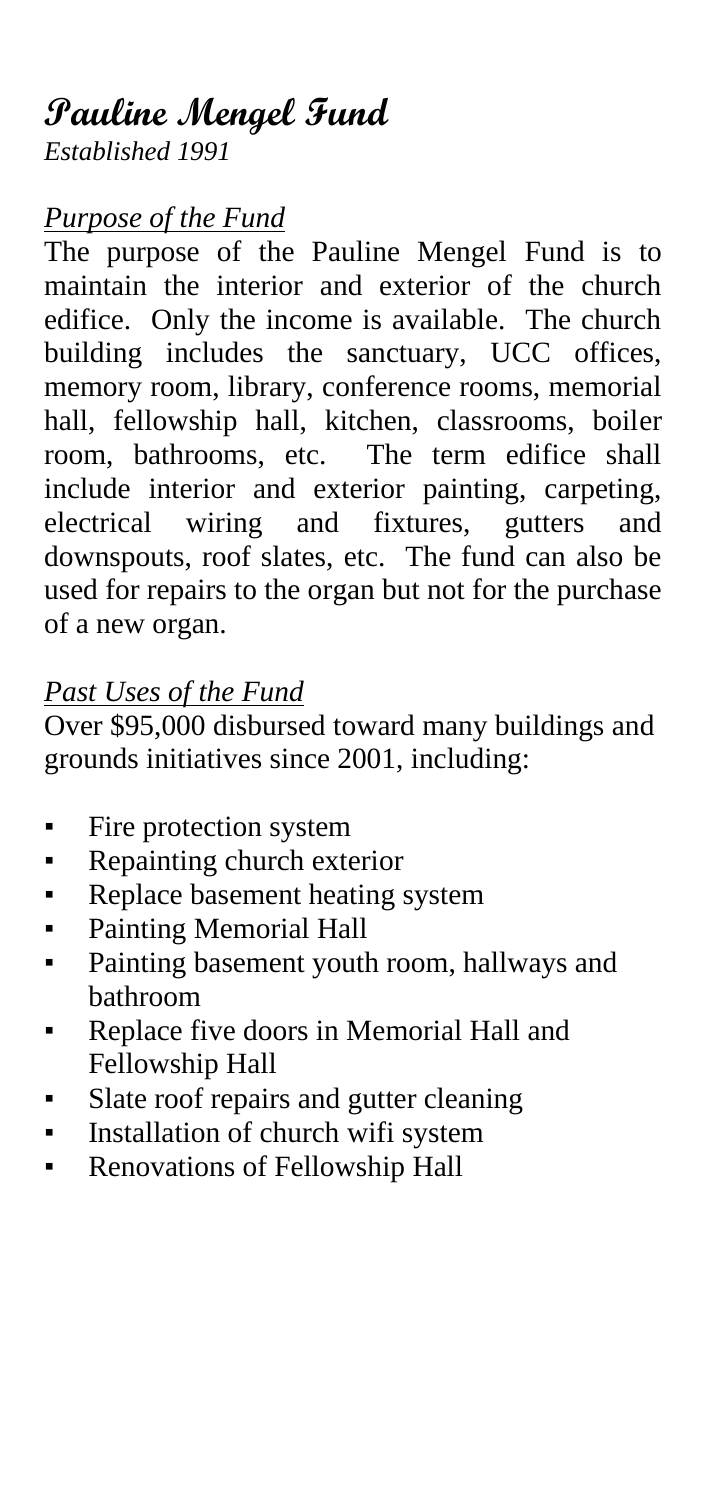# **Ralph & Ruth Semmel Fund**

*Established 1990*

#### *Purpose of the Fund*

The purpose of the Semmel Fund is to equip schoolage Christian education programming with the latest items (equipment, materials, etc.) required for this age group. Only the income is available.

#### *Past Uses of the Fund*

Over \$46,000 disbursed toward school-age Christian education initiatives since 2000, including:

- Cork boards in Green Room
- **•** Pre-school programming equipment and training materials
- New laminating machine
- Education curriculum materials
- **•** Portable room dividers and white boards
- Flat Panel TV's
- Childrens' Bibles
- Apple iPads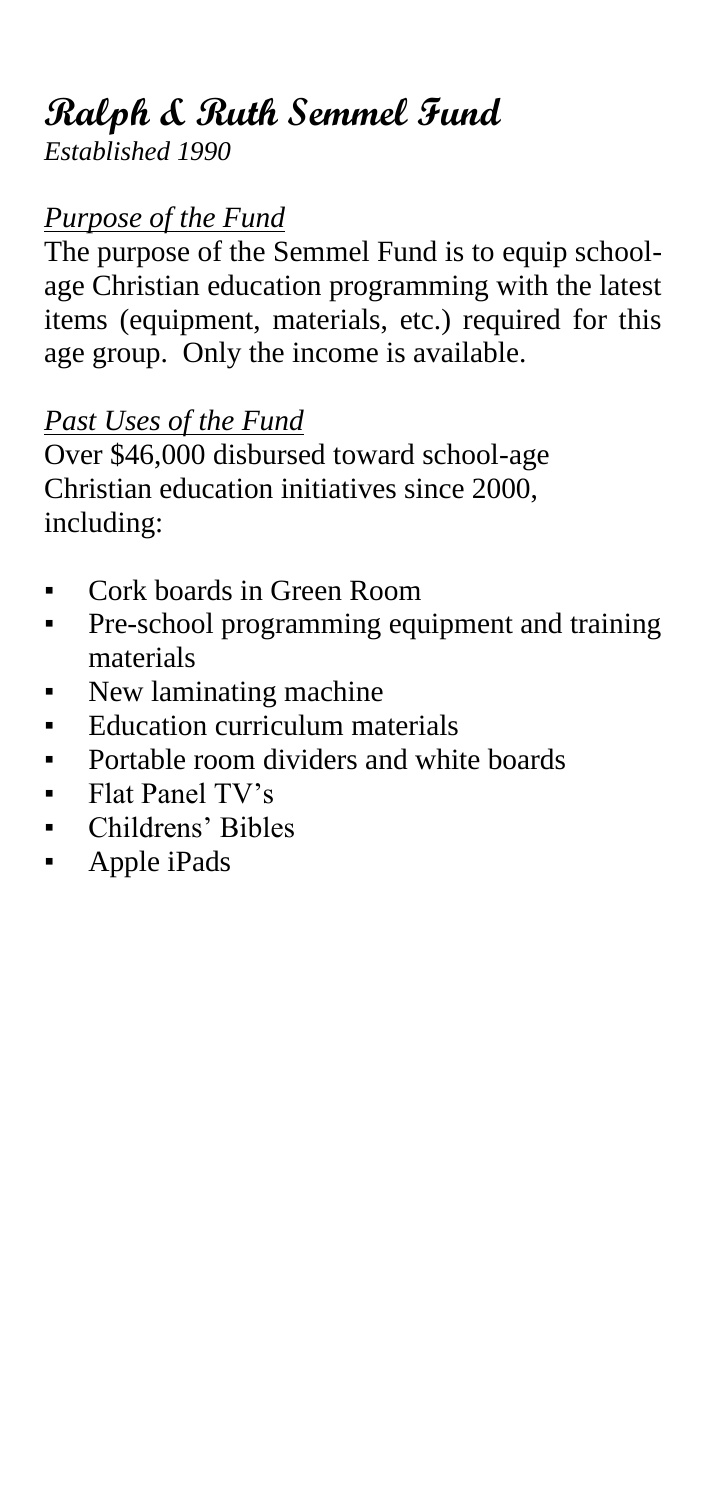# **Thomas Family Fund**

*Established 2014*

*In memory of son Owen D. Thomas by Reverend Thomas N. Thomas, Senior Pastor Union UCC 1984-2014, and Reverend Dr. Katherine Brearley.*

#### *Purpose of the Fund*

Recognizing Owen's love of mission trips and learning experiences through his participation in Union UCC's youth programs, the purpose of the Thomas Family Fund is to encourage youth and young adults to engage in mission efforts to serve God and people throughout the world. 75% of the income is available for the purpose of the fund, with 25% being reinvested to grow the fund.

#### *Past Uses of the Fund*

Over \$5,200 disbursed toward many mission initiatives since 2014, including:

- Supplies for Hygiene and emergency bucket kits
- Feed My Starving Children
- Meals on Wheels
- Youth Trips
- Crop Walk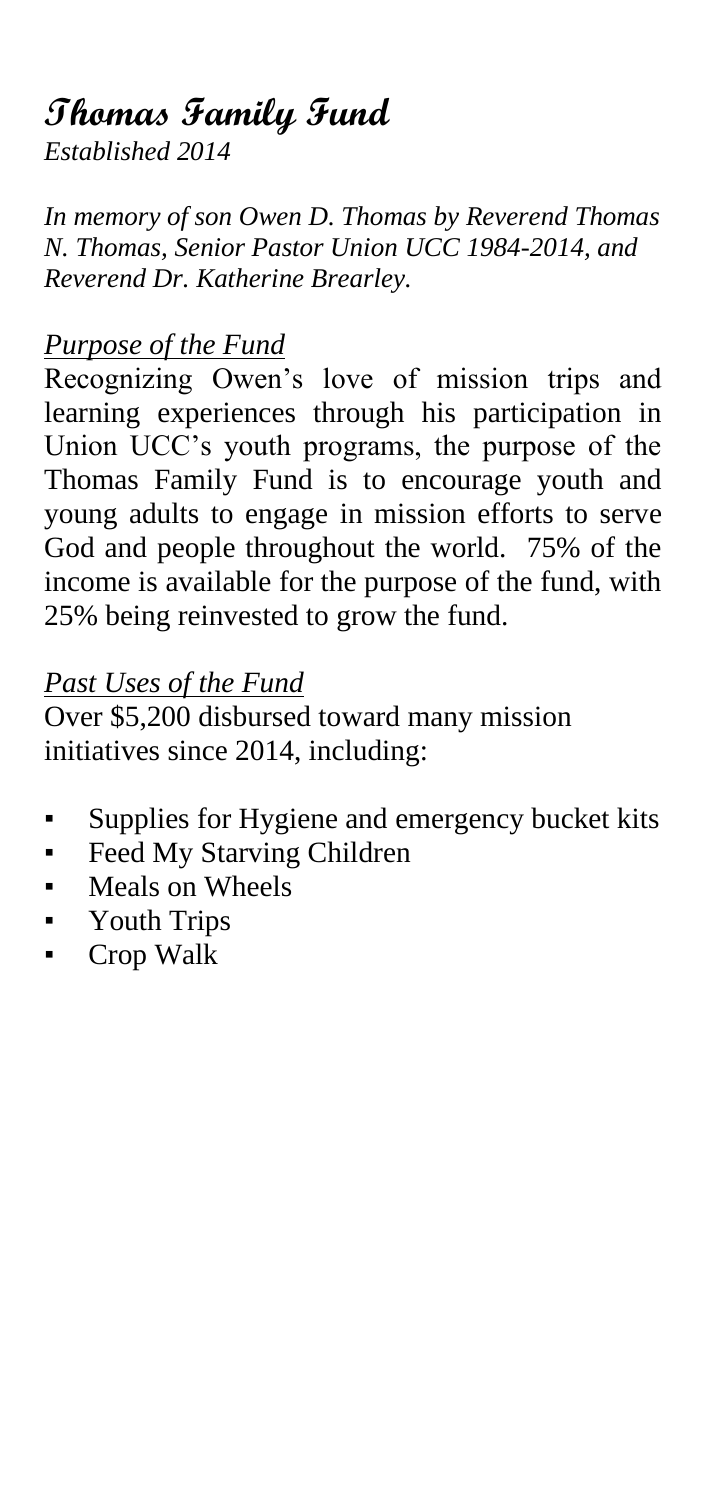## **Robert Urffer Jr. & Mary Louise Schlauch Memorial Fund**

*Established circa 1995*

#### *Purpose of the Fund*

The purpose of the Urffer and Schlauch Fund is to use the income for special gifts to or for organizations which emphasize the welfare of children.

#### *Past Uses of the Fund*

Over \$28,000 disbursed toward initiatives for children since 2000, including:

- Sponsoring children for United Church **Ministries**
- Camelot for Children
- **ASPIRE of the Lehigh County Conference of** Churches
- Turning Point Youth Programs
- Kids Peace Chaplaincy Programs
- **Miracle League of Lehigh Valley**
- Valley Youth House
- **El Sistemma of the Lehigh Valley**
- Boys and Girls Club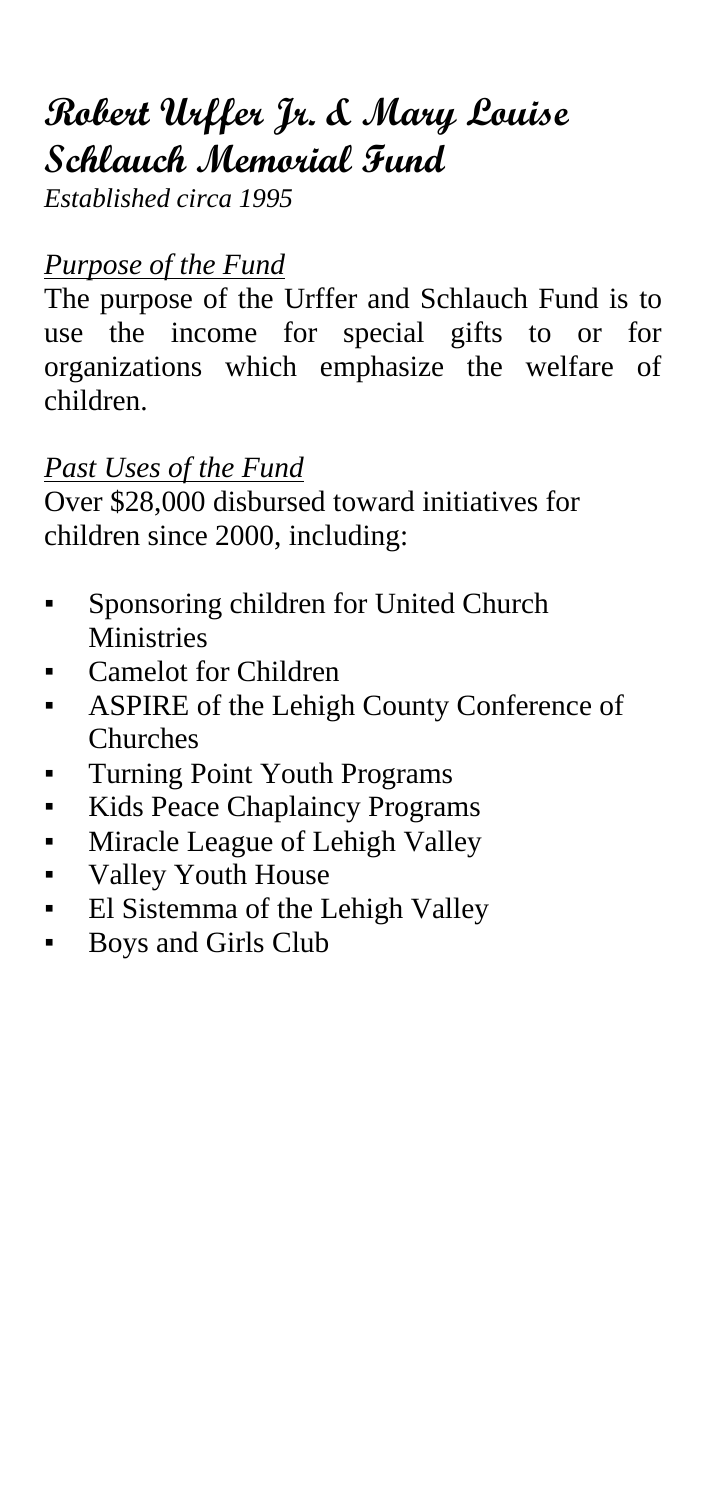# **Carlton & Velma and Philip & Julie Wehr Family Fund**

*Established 2001*

#### *Purpose of the Fund*

The purpose of the Wehr Family Fund is to use the income for the upkeep, repair, maintenance and improvement to the church grove or the church building and grounds. Each year, 15% of available earnings will be transferred to the General Fund of the Church to offset electrical costs and insurance costs associated with the Grove. The balance of available earnings are to be used as previously described with projects to be managed by the Property Committee or members specifically appointed by Consistory.

#### *Past Uses of the Fund*

Over \$73,000 disbursed toward buildings and grounds initiatives since 2004, including:

- Replace gas stoves with electric range in grove kitchen
- Septic tank cleaning
- Mulch and tree trimming around grove playground equipment
- **•** Fire extinguishers
- **Elevator maintenance**
- Air conditioning repair
- Grass for church and grove
- Grove and Property maintenance and improvement including painting
- **Grove Concession Stand**
- **•** Tree planting and removals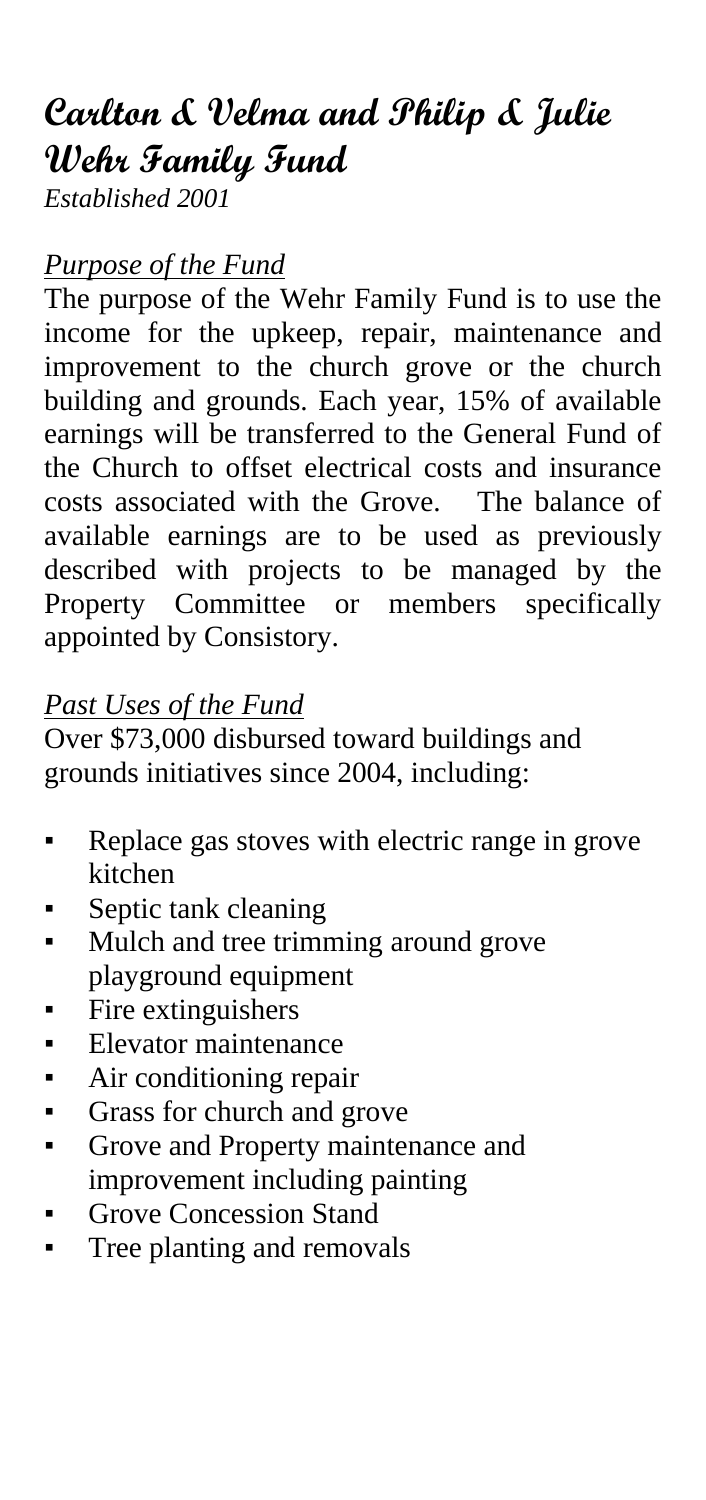# **John Wotring Ministerial Endowment Fund**

*Established circa 1974*

#### *Purpose of the Fund*

The purpose of the Ministerial Endowment Fund is to keep the ministers' salaries on par with other churches in the area. Only the income earned on the principal is available for disbursement. If the church cannot maintain the ministers' salary and / or cannot give the ministers a normal increase, then, with Consistory approval, the income would be used to subsidize the salaries of the ministers.

#### *Past Uses of the Fund*

Over \$85,000 disbursed toward salary expenses, not covered by operational budget, since 2008.

#### **Roland Wotring Carillonic Bells Fund** *Established 1977*

#### *Purpose of the Fund*

The purpose of the Carillonic Bells Fund is to ensure a functioning carillonic bells system. Money is restricted to use for the carillonic bells system. Income and principal may be used for repairs, additions to the system and replacement of the system.

#### *Past Uses of the Fund*

Over \$14,000 disbursed toward Carillonic Bell repairs and replacement since 2001.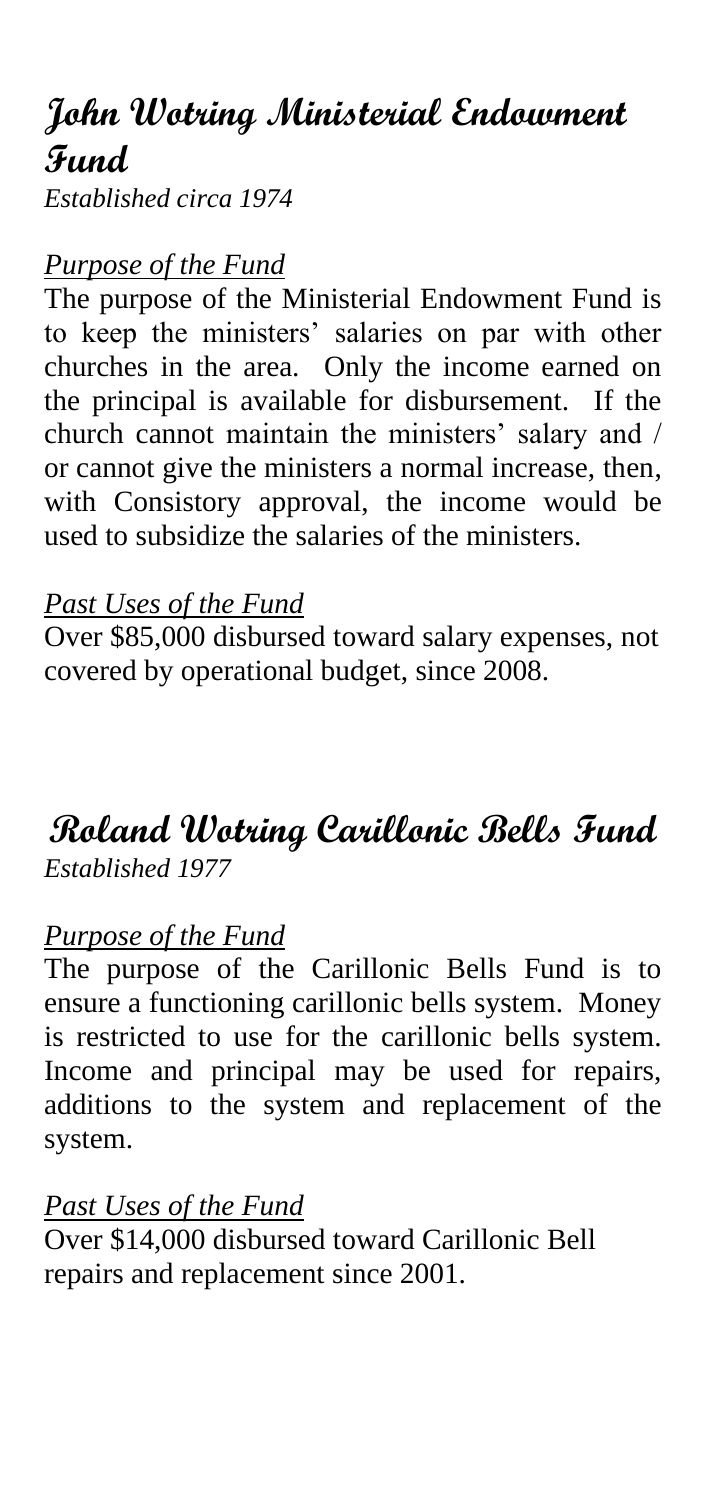# **Non-Designated Fund**

*Established circa 1981*

#### *Purpose of the Fund*

The purpose of the Non-Designated Fund is for 70% of the income earned to be used as determined by the Consistory. The funds shall not be used for annual operating expenses.

#### *Past Uses of the Fund*

Over \$267,000 disbursed toward many initiatives since 2001, including:

- Refurbish front entrance doorway
- Paint and paper narthex area up to balcony entrance
- **•** Inspect steeple and implement repairs
- Repainting church exterior
- **Replace two sets of doors in Memorial Hall**
- Sanctuary carpet replacement
- Painting Memorial Hall
- Remodel boys and girls bathrooms
- Northern Lehigh Food Bank donations
- Our Church's Wider Mission giving
- Replace five doors in Memorial Hall and Fellowship Hall
- Painting window trim in Memorial Hall
- **•** Family Promise donations
- Grove parking lots
- **•** Grove parking lot lighting
- Consultants regarding Pastoral Search and transition
- 20+ youth trips to Susquehanna University
- New copper gutters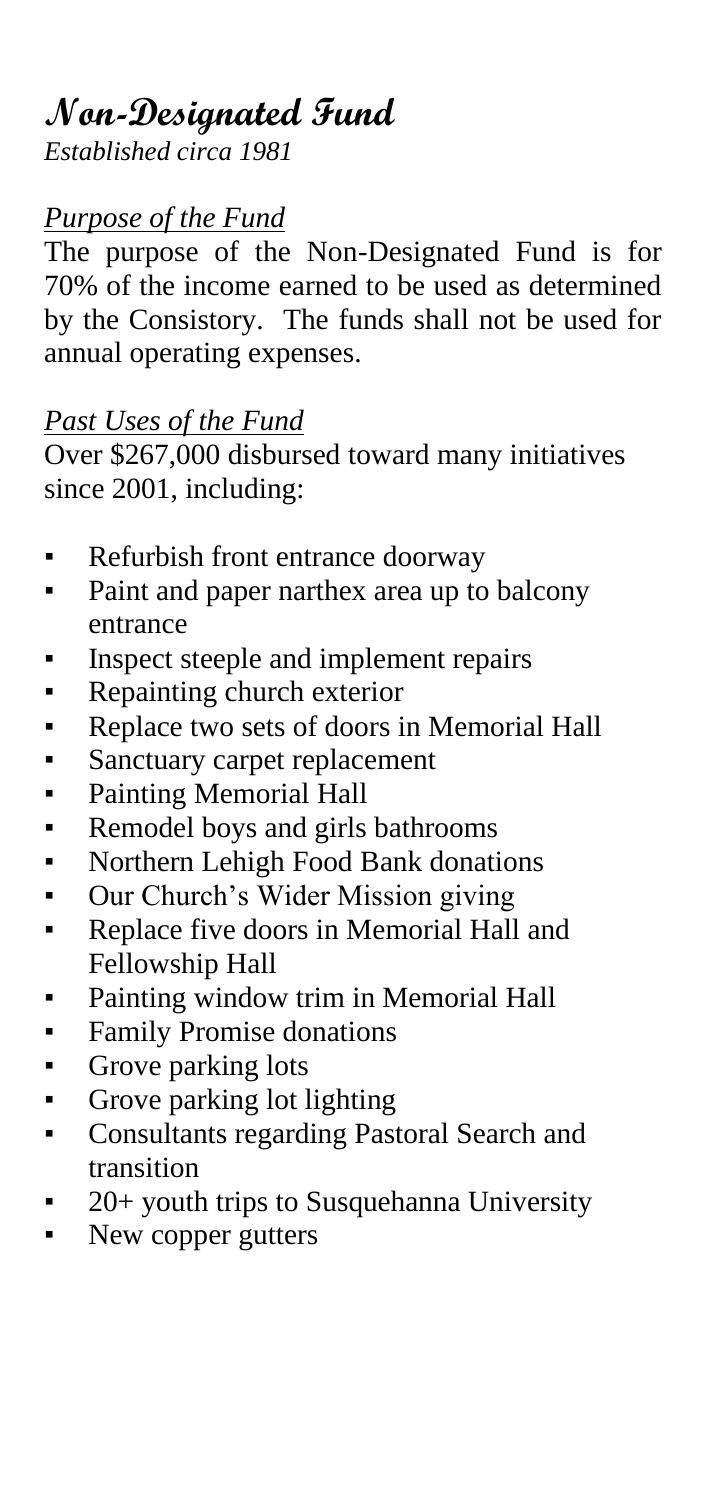# **Current Trustees of the Funds of Lasting Gifts**

#### **Term** \*

| Dennis Foster           | $2007 - 2022$ (3 terms) |
|-------------------------|-------------------------|
| Jeff Herbine            | $2009 - 2024$ (3 terms) |
| Kevin Richter           | $2011 - 2021$ (2 terms) |
| <b>Carrington Smith</b> | $2018 - 2023$ (1 term)  |
| Debbie Wenner           | $2010 - 2025$ (3 terms) |

*\* Terms end in February of the designated year*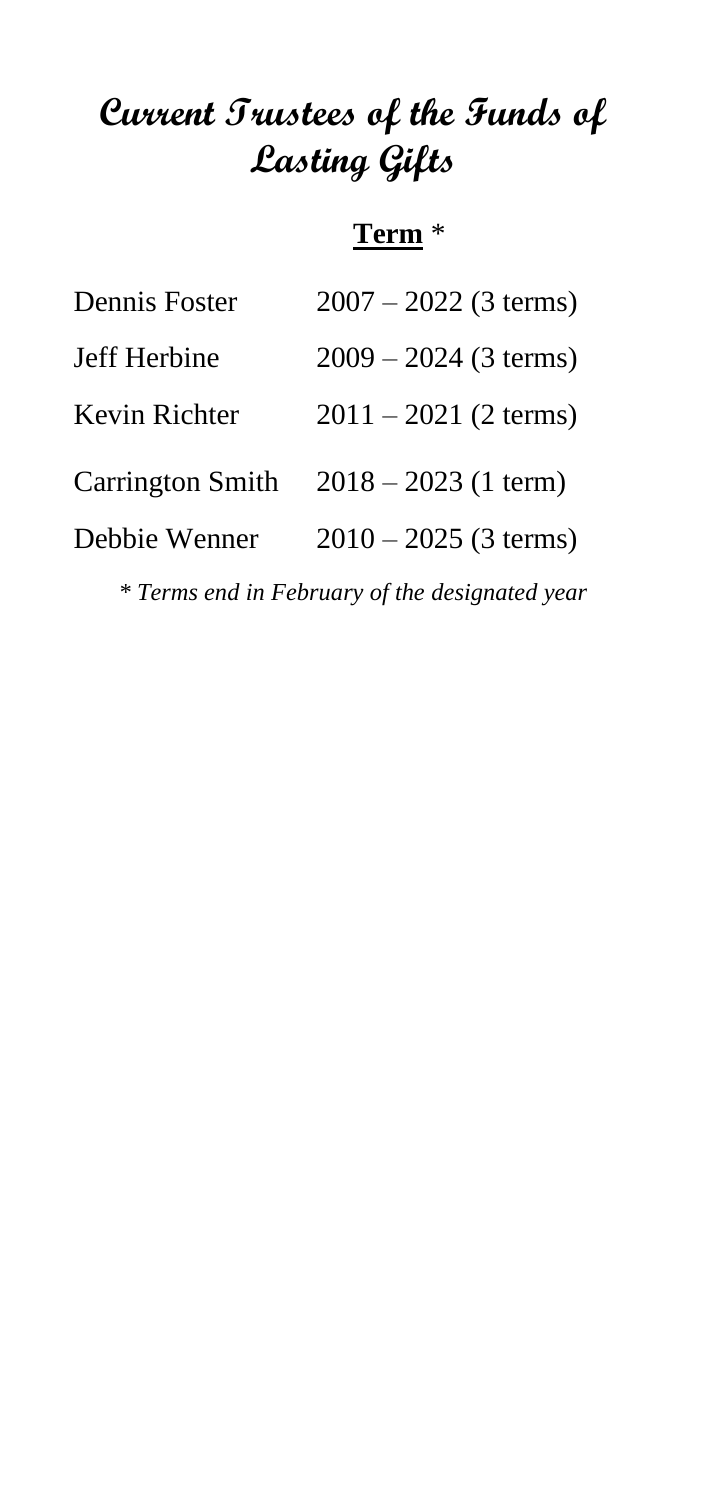# **Former Trustees of the Funds of Lasting Gifts**

- Bernard Baer
- Chester Bostick
- Lou Burdick
- **Edward Frantz**
- Cliff James
- John Kemmerer
- Doug Kern
- Glenn Mattern
- **•** John Remaley
- John Simock
- **•** Don Steffy